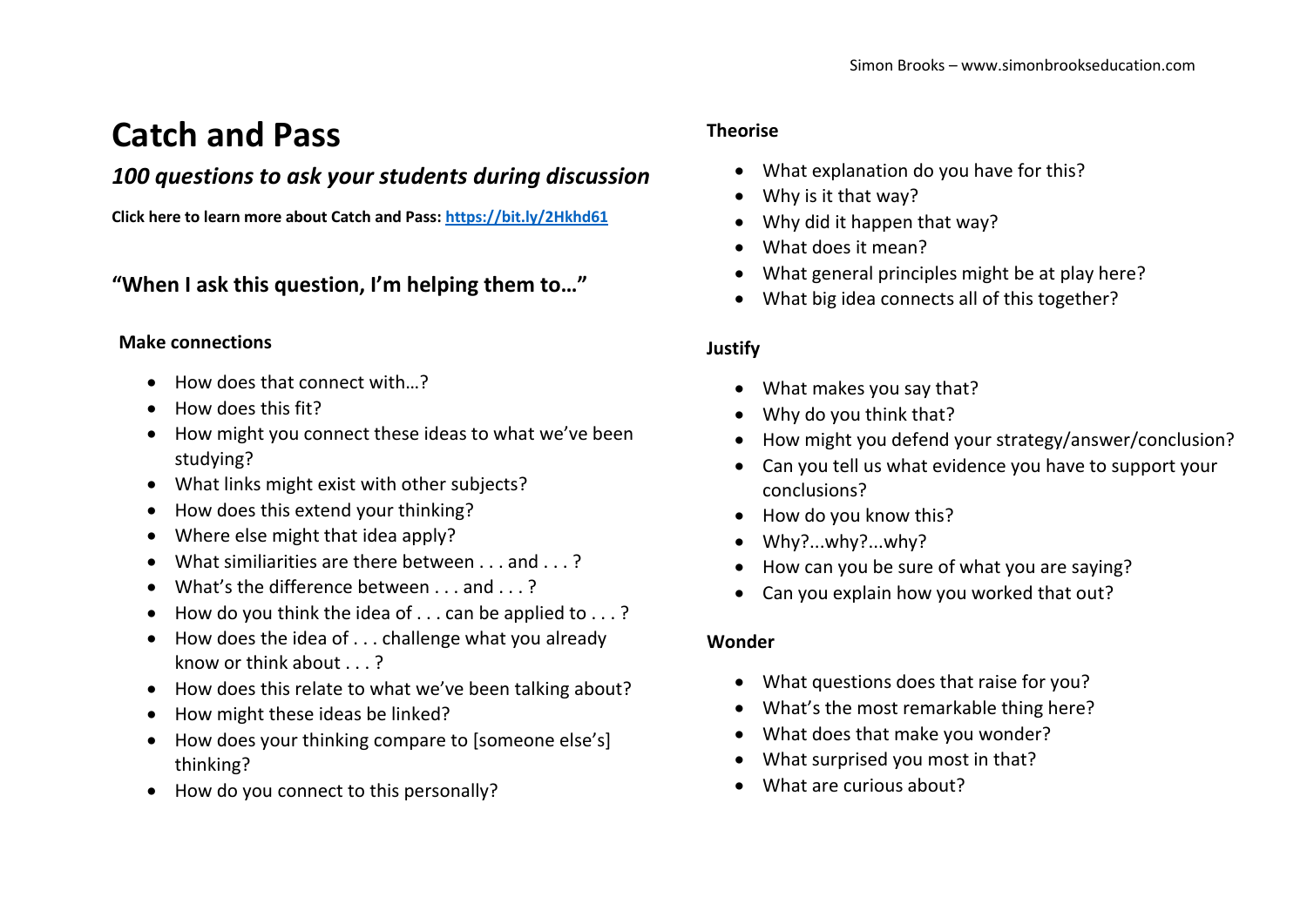#### **Consider different viewpoints**

- What's another way of looking at this?
- What's another way of solving this?
- How might someone else see that?
- What's another explanation?
- How else might you represent your thinking?
- How might someone from [a different time] see this?
- How might someone from [a different place] see this?

#### **Explore constructedness**

- Why has this been put together this way?
- What's the purpose here?
- What is particularly clever, effective or ingenious here?
- How do the parts all relate to the whole?
- How has this been constructed to appear 'natural'?
- How are you being positioned or manipulated by this?

#### **Capture the essence**

- What's the big idea at the heart of this?
- What are the key concepts that are worth holding on to?
- How could you say that in fewer words?
- What is the most important point?

#### **Be metacognitive**

- What insights and/or confusions are you experiencing right now?
- What was the hardest thing for you to grasp when you came up with that idea?... What's still confusing?... What makes it confusing?
- What might you learn from making that great mistake?
- What's the question behind that question?
- Why do you think I asked that question?
- What's the most surprising thing about . . . ?
- What's the most familiar thing about . . . ?

#### **Explore causality**

- $\bullet$  How does  $\bullet$  relate to  $\bullet$  ?
- What's the cause of ?
- What do you think happened before?
- What might happen next?
- What are the consequences of this?
- $\bullet$  How does . . . affect . . . ?
- If that happened, what might be the consequences?
- Are the implications of this acceptable?